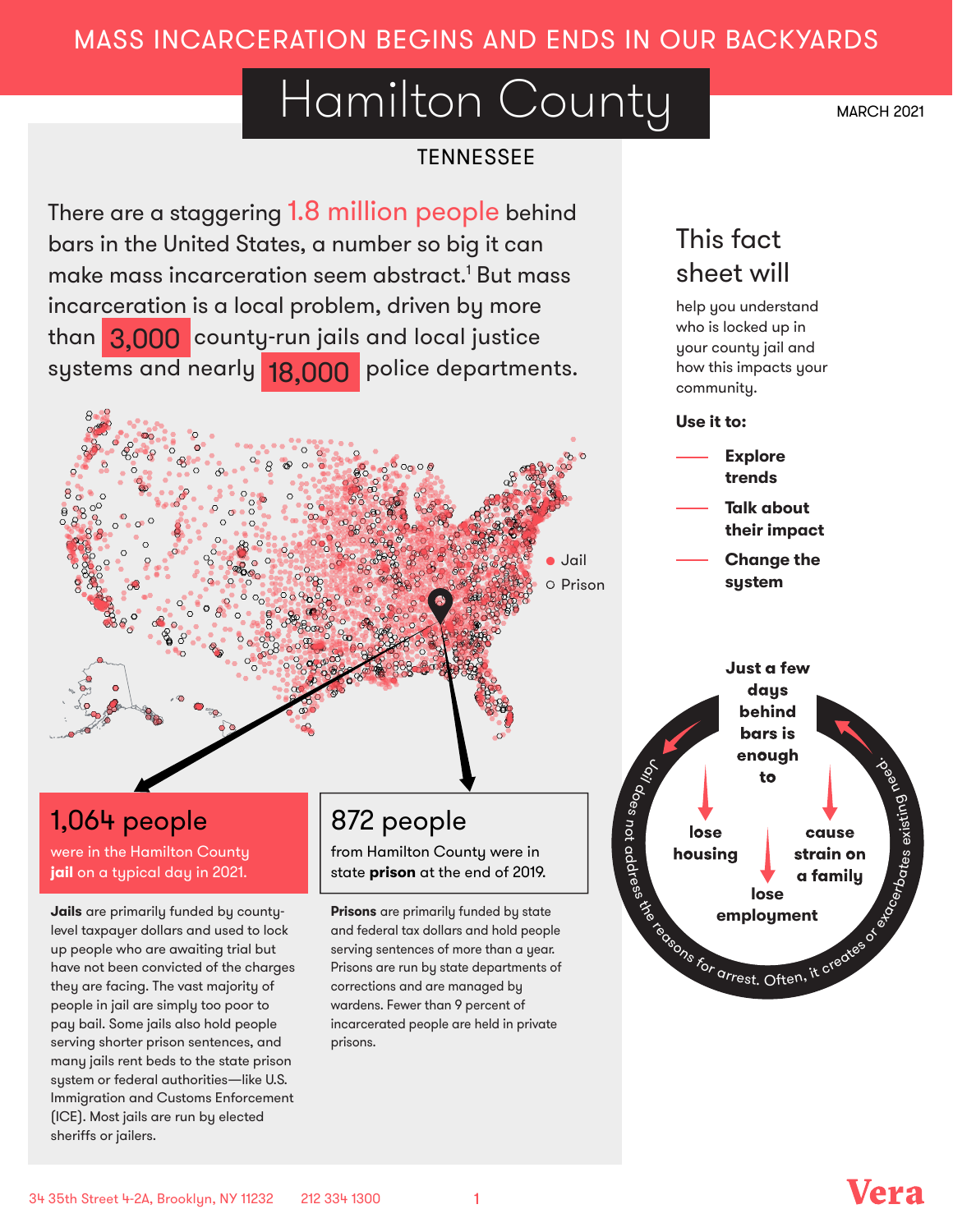### **County jail population**

- $\Box$  Total jail population  $--$  Jail capacity
- **Pretrial jail population**



#### **Pretrial detention**

1,359 people were detained pretrial on a typical day in 2018. Many are sitting in jail simply because they cannot pay bail.

> N to

early **everyone** who goes p rison frst spends time in the local jail.

8



#### **Admissions to state prison**



#### **Rising incarceration**

On an average day in 2018, 1,554 people were being held in the county jail, 98 percent of the total capacity. The 195 percent increase in incarceration since 1983 does not necessarily refect an increase in serious crime.<sup>3</sup>

#### **Cost**

In 2019, Hamilton County spent 16 percent of its county budget on jail-related expenditures. Every dollar spent is one that could have gone to critical community needs. As counties face increasing budget constraints, reducing jail spending can have a big impact.

#### **Public health**

Jails have revolving doors, often churning the same people in and out. Even before COVID-19, jail stays led to worse physical and mental health outcomes. 4

#### **Decrease in state prison admissions**



N.

Ś

The number of people sent to state prison from Hamilton County has declined 12 percent since 1990.

Note: Prison admissions refect current sentencing practices more clearly than does the prison population. This is because the prison population, which includes people serving long sentences, changes more slowly in response to reforms.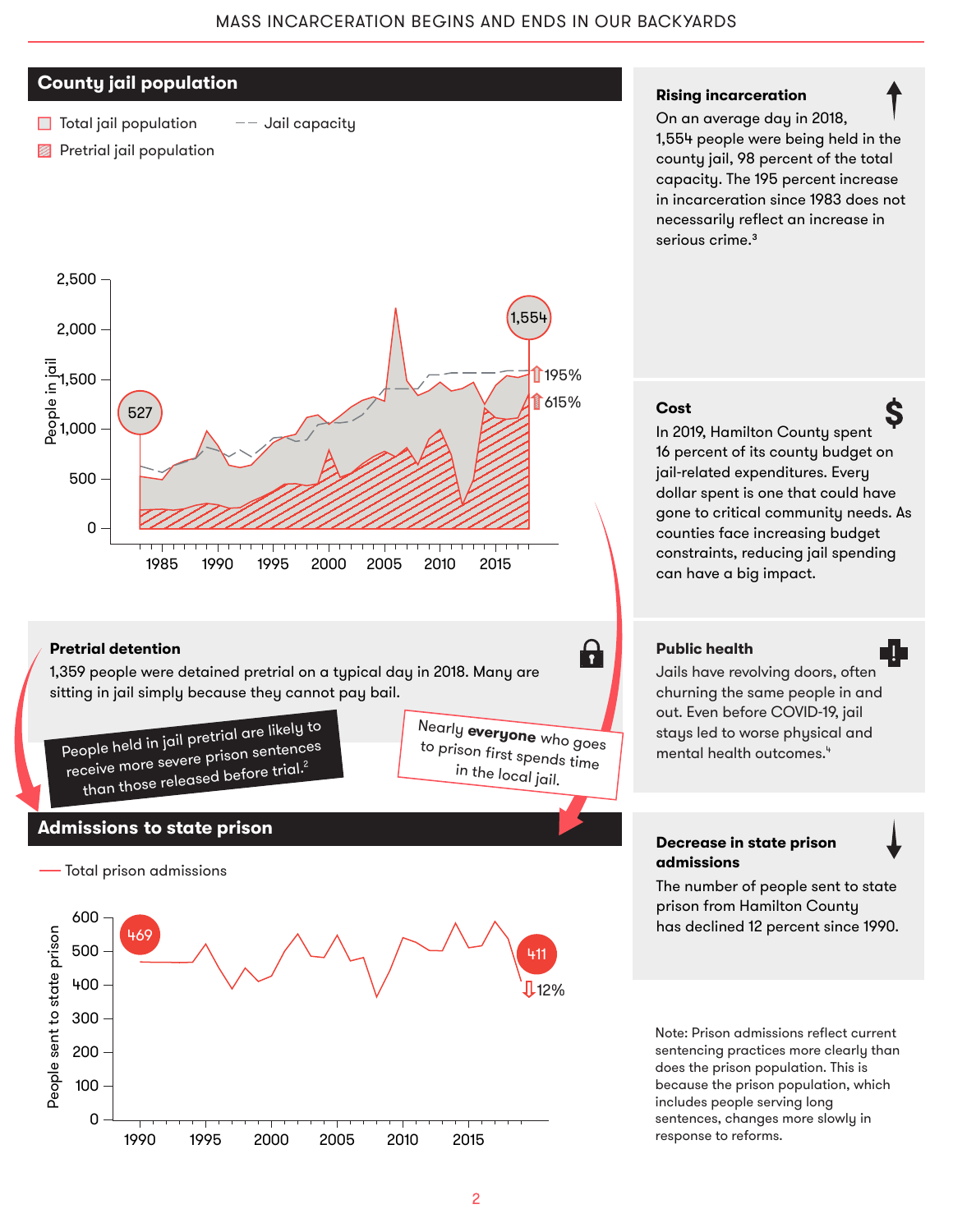## **Diferent agencies using the county jail** (2018)



- **418** People held for Hamilton County
- **947** People held for the state prison system
- **68** People held for other counties
- **121** People held for federal authorities (Bureau of Prisons and U.S. Marshals)

### **Cashing in on incarceration**

S On a typical day, 73 percent of people being held in the county jail fill beds "rented" to other agencies. The county gets paid a per diem to incarcerate or detain them.

Most counties charge fines and fees for court costs and jail stays. This further traps people in cycles of poverty.

#### **Racial disparities in criminalization** (2018)



### **Understanding disparities**

Racial disparities begin with who gets stopped by the police and multiply throughout the legal system. When charged with similar offenses as white people, Black people are more likely to be detained pretrial, convicted, and given harsher sentences.⁶ Seemingly "color-blind" policies may still disproportionately impact communities of color.<sup>7</sup>

People of every race and ethnicity are incarcerated at higher rates than they were in 1970. The county's white incarceration rate has grown 121 percent since 1990. Latinx people are also overrepresented in the nation's jails, yet common misclassification of ethnicity leads to distorted, lower estimates of Latinx incarceration.<sup>8</sup>



### **Rising incarceration of women**

In Hamilton County, the rate of women's incarceration is growing much more rapidly than men's.

## Locking up loved ones





Two-thirds of women in jail across the country are mothers of young children. 9

More than half of all people who are in jail because they couldn't make bail are parents to young children. 10

 $1 in 2$   $1 in 2$ 

 $\mathbf{h}$ 

Nearly half of adults in the United States have had an immediate family member in jail or prison. 11